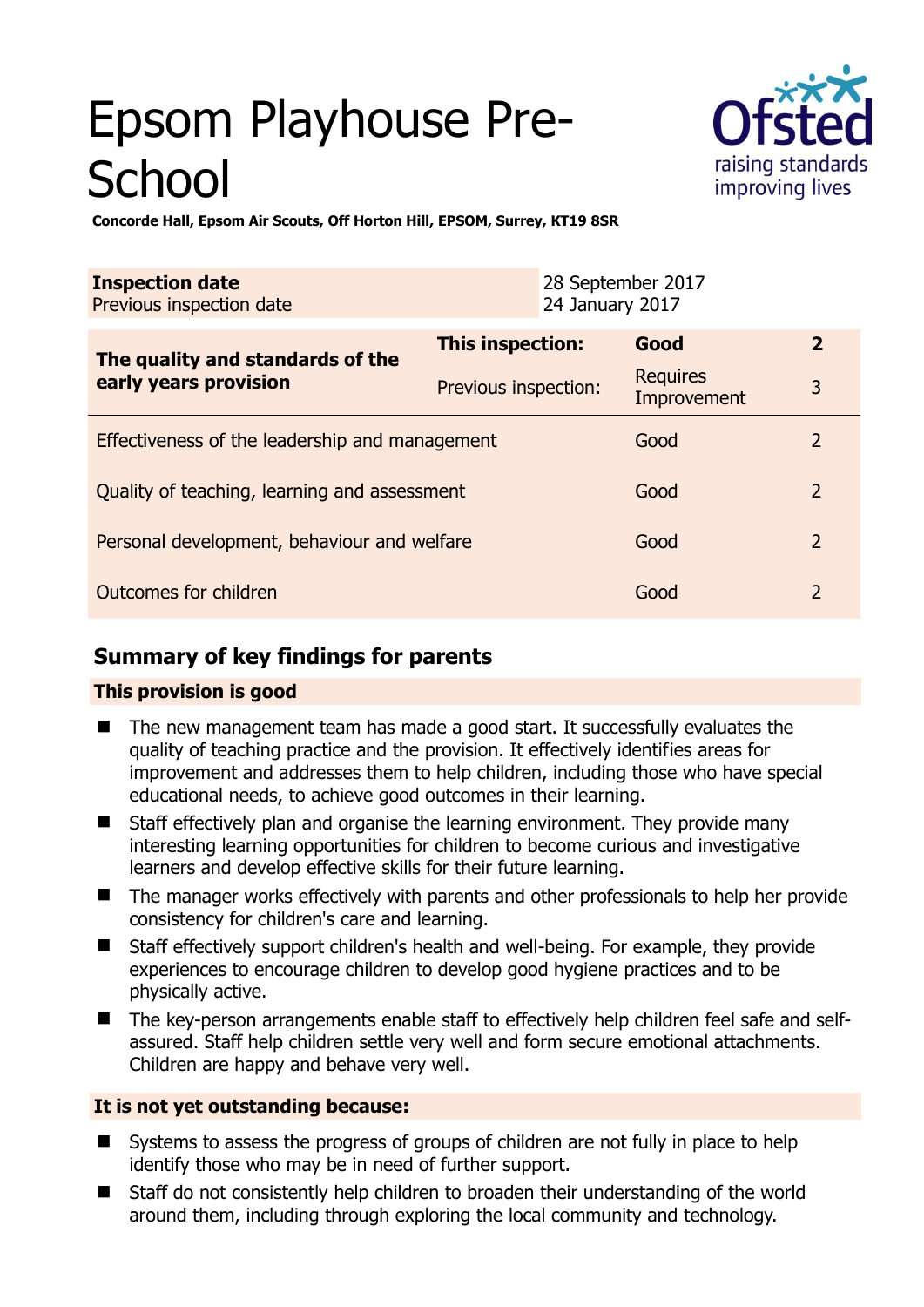# **What the setting needs to do to improve further**

### **To further improve the quality of the early years provision the provider should:**

- develop further the monitoring for groups of children to help them make even more progress in learning
- $\blacksquare$  provide greater opportunities to support children's understanding of the world around them and extend their learning more.

### **Inspection activities**

- The inspector talked to the children, the manager and chair of the management committee. The inspector sampled children's and staff records, some policies and procedures, and other documents.
- $\blacksquare$  The inspector observed the quality of teaching and support for children's learning, inside and outside.
- The inspector carried out a joint observation with the manager.
- The inspector talked to staff about how they plan for children's individual learning needs and monitor the progress children make.
- The inspector talked to parents on the day of the inspection and took account of their feedback.

## **Inspector**

Marvet Gayle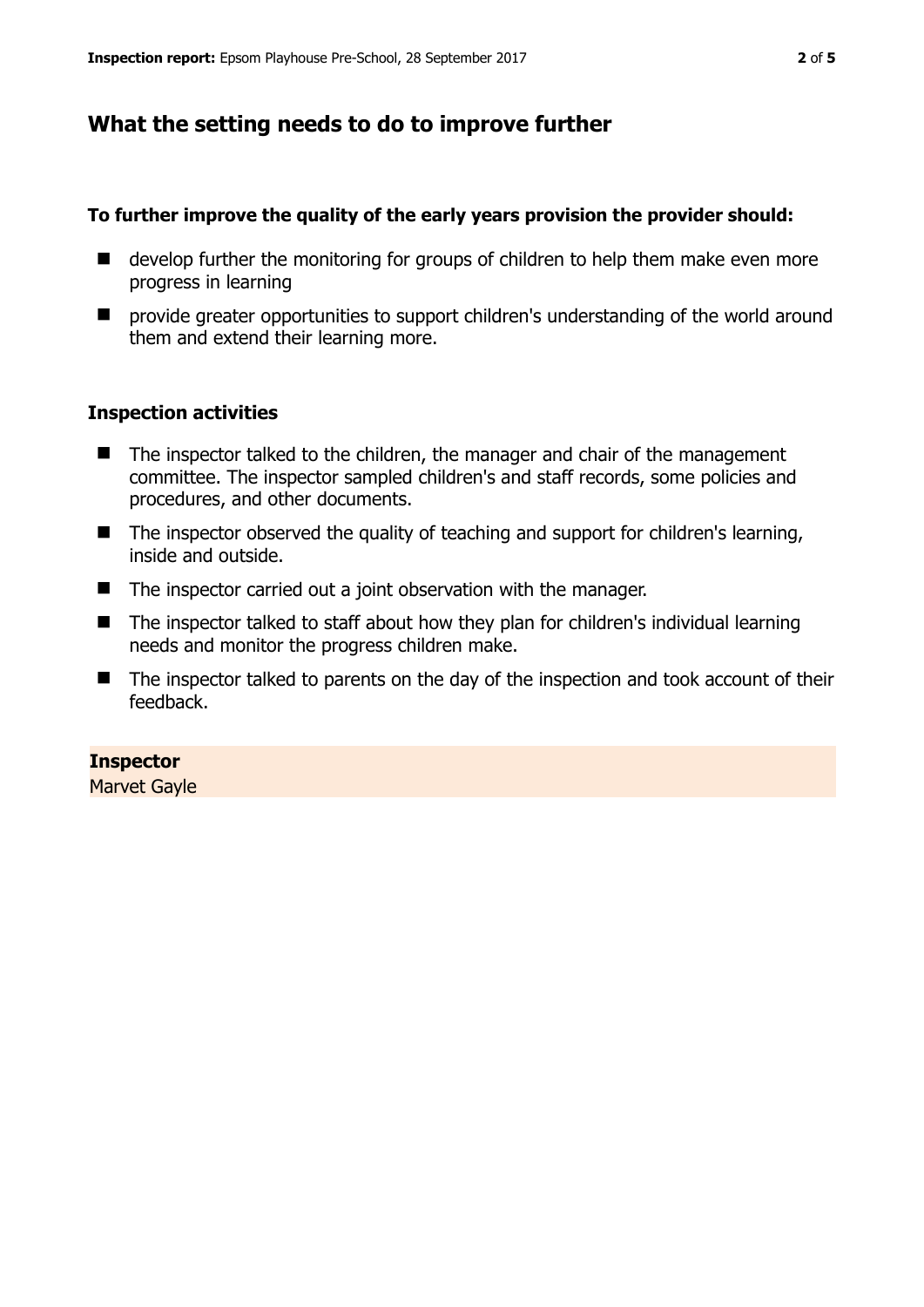## **Inspection findings**

#### **Effectiveness of the leadership and management is good**

The manager is very knowledgeable and successfully implements a reflective ethos, to help improve the quality of teaching practice and the provision. She has effectively embedded a clear and effective system of support for staff and to improve children's experiences. The manager provides good support for staff to develop their knowledge and skills, to offer effective challenges for children in their learning. She regularly monitors the quality of teaching to help staff improve and raise outcomes in learning. The manager and staff have very positive attitudes towards improvement. For example, they have completed training and addressed all actions from the last inspection to a good level. All children make good progress. Safeguarding is effective. All staff attend safeguarding training updates to help keep their knowledge current. They have a good understanding of the procedures to follow if they have any concerns with regards to a child's welfare to help ensure the child is safe. The management team consistently reviews staff ongoing suitability to help promote the safety of children.

#### **Quality of teaching, learning and assessment is good**

Staff observe and assesses individual children's learning well and complete the required progress check on all children age two years. They identify any gaps in learning and effectively plan support to appropriately challenge and engage children in their learning. They help them to make the best possible start. Staff provide exciting learning experiences based around children's interests. They provide plenty of opportunities for children to explore, investigate, learn to solve problems and develop their early reading and writing skills. For example, staff encourage children to register when they arrive, sort cards and make comparisons. Staff interact with children very well and support their communication and language skills to a good level. For instance, children join in with poetry and eagerly share books and listen to stories.

#### **Personal development, behaviour and welfare are good**

Staff provide a warm and welcoming environment for the children to help them feel safe and secure. They remind children to say 'please' and 'thank you', and encourage them to be polite. They encourage children to make friends, share, take turns and to be respectful of others. For example, older children include the younger children in their play and are patient with them. Staff are very nurturing and help children to understand their behaviour expectations. For example, they remind children of snack-time rules. Parents are very satisfied with the level of care and support that staff provide for their children.

#### **Outcomes for children are good**

Children settle very well and are happy. They have good concentration and are confident in their abilities. Children enjoy a range of experiences and explore different materials, such as play dough and soil. They develop good imaginations, understand colours, quantities and numbers, and learn to count. Children are independent and learn to care for their personal needs. They develop many of the skills they need in readiness for their next stage in learning and school.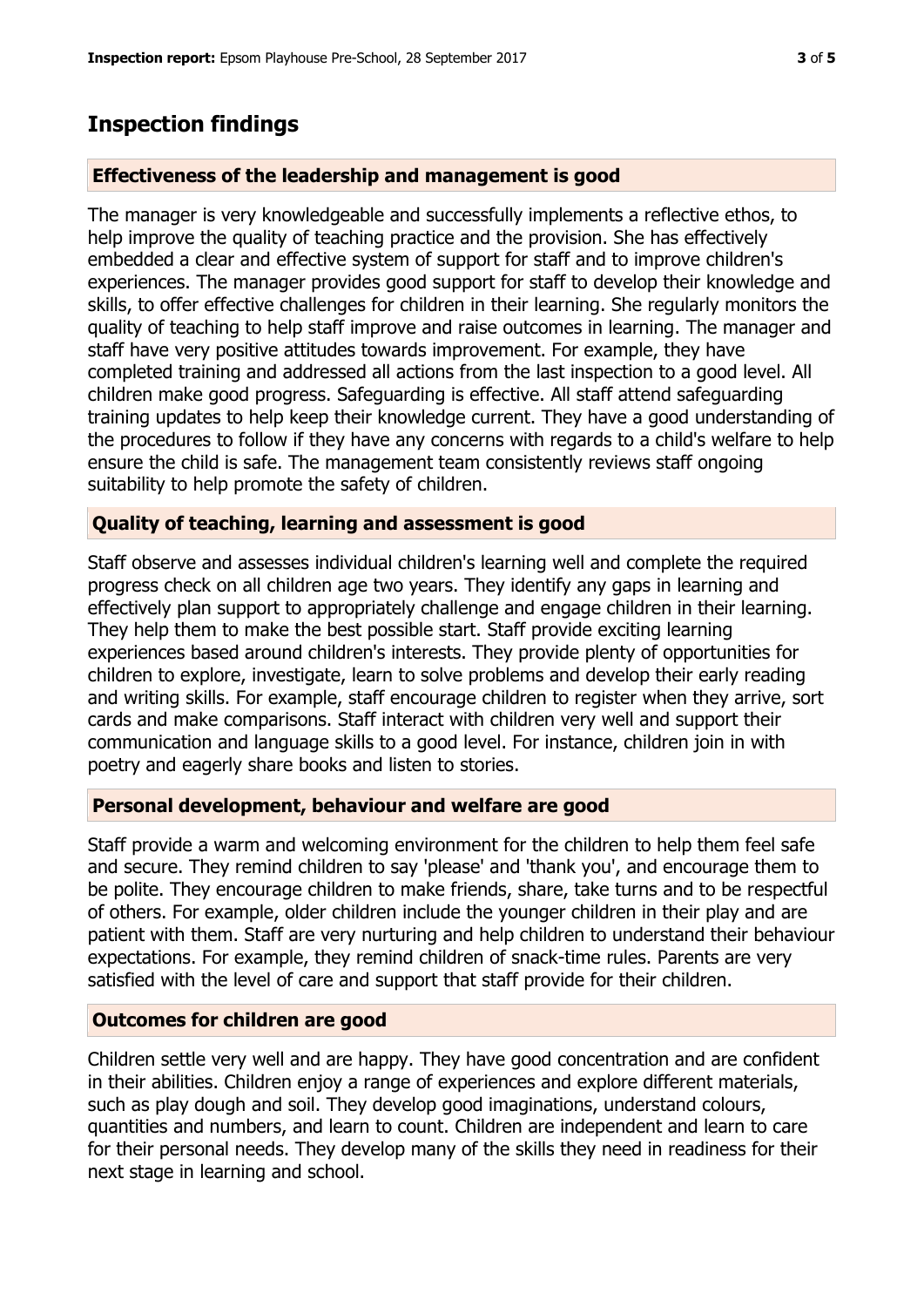# **Setting details**

| Unique reference number                             | EY423536                               |  |
|-----------------------------------------------------|----------------------------------------|--|
| <b>Local authority</b>                              | Surrey                                 |  |
| <b>Inspection number</b>                            | 1083923                                |  |
| <b>Type of provision</b>                            | Full-time provision                    |  |
| Day care type                                       | Childcare - Non-Domestic               |  |
| <b>Registers</b>                                    | Early Years Register                   |  |
| <b>Age range of children</b>                        | $2 - 4$                                |  |
| <b>Total number of places</b>                       | 50                                     |  |
| Number of children on roll                          | 28                                     |  |
| <b>Name of registered person</b>                    | Epsom Playhouse Pre - School Committee |  |
| <b>Registered person unique</b><br>reference number | RP522813                               |  |
| Date of previous inspection                         | 24 January 2017                        |  |
| <b>Telephone number</b>                             | 07759 980927                           |  |

Epsom Playhouse Pre-School registered in 1996. It is located in Epsom, Surrey. The preschool is open on Monday to Thursday from 9am to 3pm, and on Friday from 9am to midday, during term time only. The pre-school receives funding to provide free early education for children aged two, three and four years. The pre-school employs eight members of staff who work with the children, five of whom hold relevant qualifications at level 3.

This inspection was carried out by Ofsted under sections 49 and 50 of the Childcare Act 2006 on the quality and standards of provision that is registered on the Early Years Register. The registered person must ensure that this provision complies with the statutory framework for children's learning, development and care, known as the early years foundation stage.

Any complaints about the inspection or the report should be made following the procedures set out in the guidance 'Complaints procedure: raising concerns and making complaints about Ofsted', which is available from Ofsted's website: www.gov.uk/government/organisations/ofsted. If you would like Ofsted to send you a copy of the guidance, please telephone 0300 123 4234, or email enquiries@ofsted.gov.uk.